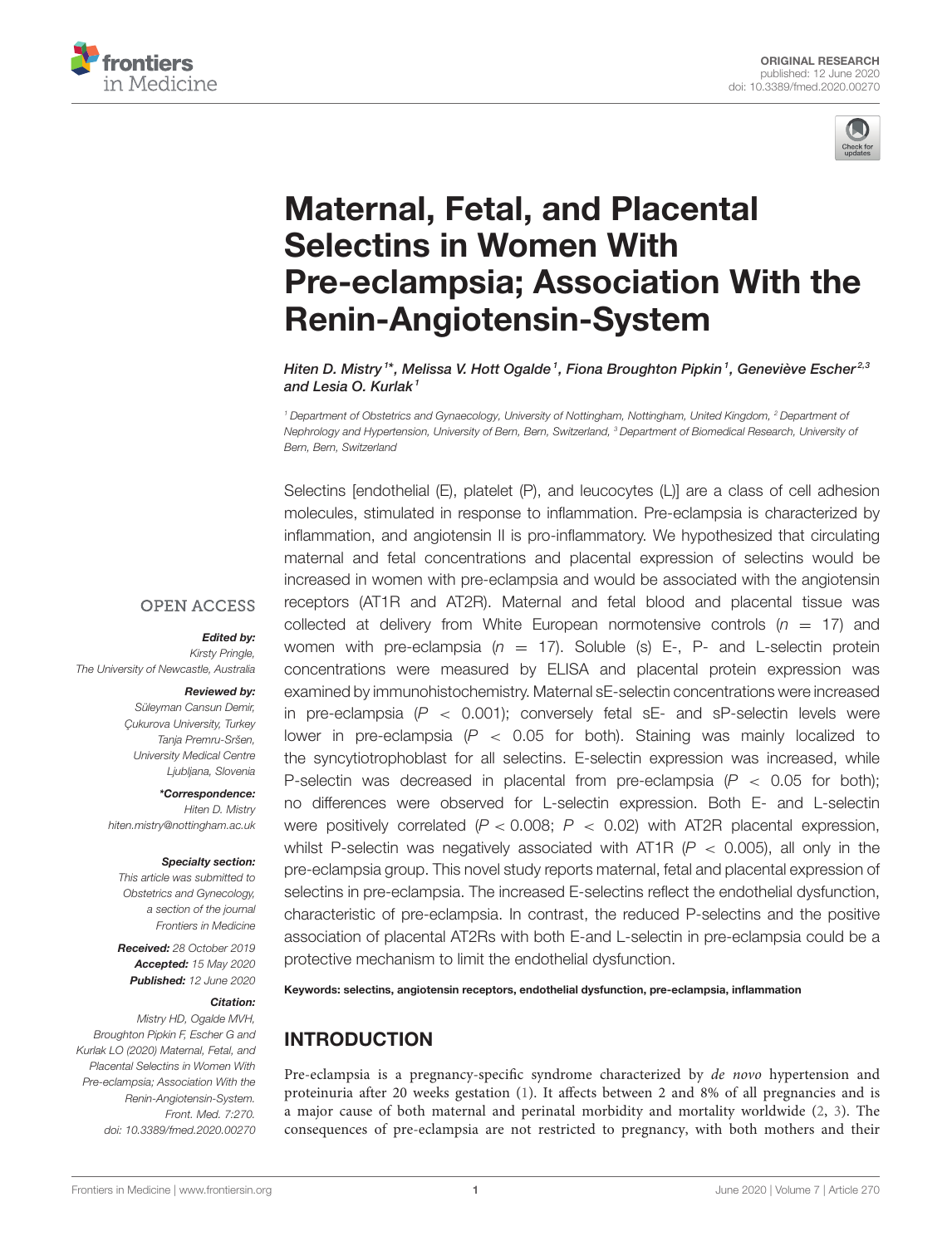offspring being at increased in risk of cardiovascular, metabolic and renal disease in later life [\(4,](#page-6-3) [5\)](#page-6-4). The etiology of pre-eclampsia remains unknown, but endothelial dysfunction due to abnormal placentation, oxidative stress, extensive leucocyte activation and inappropriate activation of the renin-angiotensin system (RAS) appear to be key contributors [\(6–](#page-6-5)[10\)](#page-6-6). The endothelium is the main regulator of vascular homeostasis. In addition to contributing to vasodilation, the intact endothelium also has antiaggregatory, anti-inflammatory and anti-proliferative properties [\(11\)](#page-6-7). Hypertension is associated with endothelial dysfunction, which in turn results from a dysregulation of locally-acting mediators, such as the vasodilators nitric oxide, and prostacyclin and the vasoconstrictor endothelin, and angiotensin II (Ang II)

The RAS is an important regulator of blood pressure and is one of the first hormonal systems to recognize pregnancy [\(10\)](#page-6-6). Moreover, the RAS also plays a role in various pathological situations involving regulation of cell proliferation, inflammation, oxidative stress, and angiogenesis [\(12,](#page-6-8) [13\)](#page-6-9). We have previously demonstrated a disrupted placental RAS in pre-eclampsia with the angiotensin II type 1 receptor (AT1R), activation of which results in vasoconstriction, being more highly expressed in placenta from women with pre-eclampsia [\(14\)](#page-6-10).

Selectins are type 1 transmembrane proteins and are involved in leucocyte trafficking, mediating the initial tethering and rolling interactions between blood and lymphatic organs via the endothelium [\(15\)](#page-6-11). Selectins were so named because of their ability to selectively bind carbohydrate moieties via their ligand P-selectin glycoprotein ligand-1 (PSGL-1) [\(15\)](#page-6-11). There are three types of selectins, endothelial E-, platelets P- and leucocyte L-selectins; CD62E, CD62P and CD62L, respectively. All 3 selectins are composed of common extracellular domains and are distinguished from one another by their variable number of consensus repeats and very different cytoplasmic tails [\(16\)](#page-6-12). E-selectin is normally absent from resting endothelium, but is transcriptionally induced in venules of multiple organs by inflammatory mediators, such as tumor necrosis factor (TNF) and IL-1 [\(17\)](#page-6-13). P-selectin is constitutively synthesized in both platelets and endothelial cells and stored in Weibel-Palade bodies. They are rapidly translocated to the surface upon stimulation with inflammatory mediators, such as thrombin, histamine, and platelet-activating factor [\(17\)](#page-6-13).

The shortest selectin molecule, present in leukocytes, is Lselectin, which, in the microvasculature, facilitates neutrophil rolling and migration during inflammatory responses [\(18\)](#page-6-14). Elevated sE-selectin levels may be indicative of endothelial cell activation and damage. In addition to the conventional roles described above, the selectins play an essential role in human implantation; L-selectin and its ligands participate in the adhesion of the blastocyst to the endometrium at the maternal-fetal interface [\(19\)](#page-6-15). Moreover, P- and E-selectins are also involved in immune recognition between maternal decidua and the embedded embryo, as well as trophoblast migration within decidual spiral arterioles [\(19\)](#page-6-15). Reduced expression of all selectins has been reported in both decidual cells in uterine decidual stroma and in the placenta (cytotrophoblasts and syncytiotrophoblasts) of early miscarriages (6–11 weeks) compared to controls (terminations for social reasons) [\(20\)](#page-6-16).

Concentrations of both soluble (s) E- and P-selectins have been reported to be increased in patients with chronic hypertension with the most severe endothelial dysfunction [\(21\)](#page-6-17). Previous studies have reported elevated maternal plasma sEselectin concentrations in women with pre-eclampsia, both at the time of delivery [\(22–](#page-6-18)[26\)](#page-6-19) and also prior to clinical diagnosis [\(22\)](#page-6-18). However, the available data concerning both sP- and sL-selectins [\(22,](#page-6-18) [23,](#page-6-20) [26,](#page-6-19) [27\)](#page-6-21) are conflicting.

Associations between the RAS and the selectins have previously been reported: Ang II is a potent stimulus to angiogenesis, both directly and by supplying angiogenic factors by platelet aggregation [\(28\)](#page-6-22) and inducing the expression of Pselectin on platelets, while lessening its expression in endothelial cells [\(29\)](#page-6-23). In addition, platelets express AT1R on their surface, and AT1R antagonists reduce P-selectin expression in platelets [\(30\)](#page-6-24) and inhibit P-selectin-mediated platelet adhesion to the microvessels [\(31\)](#page-6-25). Ang II also acts directly on naive T cells inducing upregulation of L-selectin via the AT1R [\(32\)](#page-6-26). Finally, Ang II treatment significantly increased E-selectin mRNA expression in vascular endothelial cells collected from lung tissues in a mouse model of pulmonary metastasis [\(33\)](#page-6-27).

We hypothesized that both soluble and placental expression of selectins would be increased in women with pre-eclampsia reflecting the endothelial dysfunction and inflammation characteristic of the syndrome. These selectins would also be associated with RAS receptors, contributing to the mechanistic changes associated with pre-eclampsia. This study therefore aimed to measure both soluble and placental expression of all selectins in matched maternal, fetal, and placental samples from normotensive control women and women with pre-eclampsia.

# MATERIALS AND METHODS

## Subjects and Sample Collection

The study population consisted of 17 normotensive control women and 17 women with pre-eclampsia, collected over a period of 18 months (**[Table 1](#page-2-0)**). Nottingham University Hospital Ethics Committee approved the investigations and written informed consent to participation was obtained from each woman. Cases were defined on admission with a clinical diagnosis of pre-eclampsia, defined as a systolic blood pressure of  $\geq$  140 mm Hg and diastolic pressure (Korotkoff V) of  $\geq$ 90 mm Hg on 2 occasions after 20 weeks' gestation in a previously normotensive women and proteinuria > 300 mg/L, 500 mg/day or 2+ on dipstick analysis of midstream urine (MSU) if 24-h collection result was not available [\(1\)](#page-6-0). Although samples were collected under the criteria defined originally [\(1\)](#page-6-0), they still fit the recently updated definition [\(34\)](#page-6-28). For subgroup analysis, the pre-eclampsia group was further split by early- (diagnosis  $\leq$ 34 weeks) and late- (diagnosis >34 weeks) onset pre-eclampsia [\(35\)](#page-6-29). Medical and obstetric histories, including delivery data, were obtained for each woman. The birthweight centile for each baby was computed, correcting for gestation age, sex, maternal parity, and body mass index (BMI) [\(36\)](#page-7-0). Venous blood samples were collected before delivery and umbilical venous (fetal) blood were collected immediately after and processed as previously described [\(6\)](#page-6-5); samples were stored in aliquots at −80°C until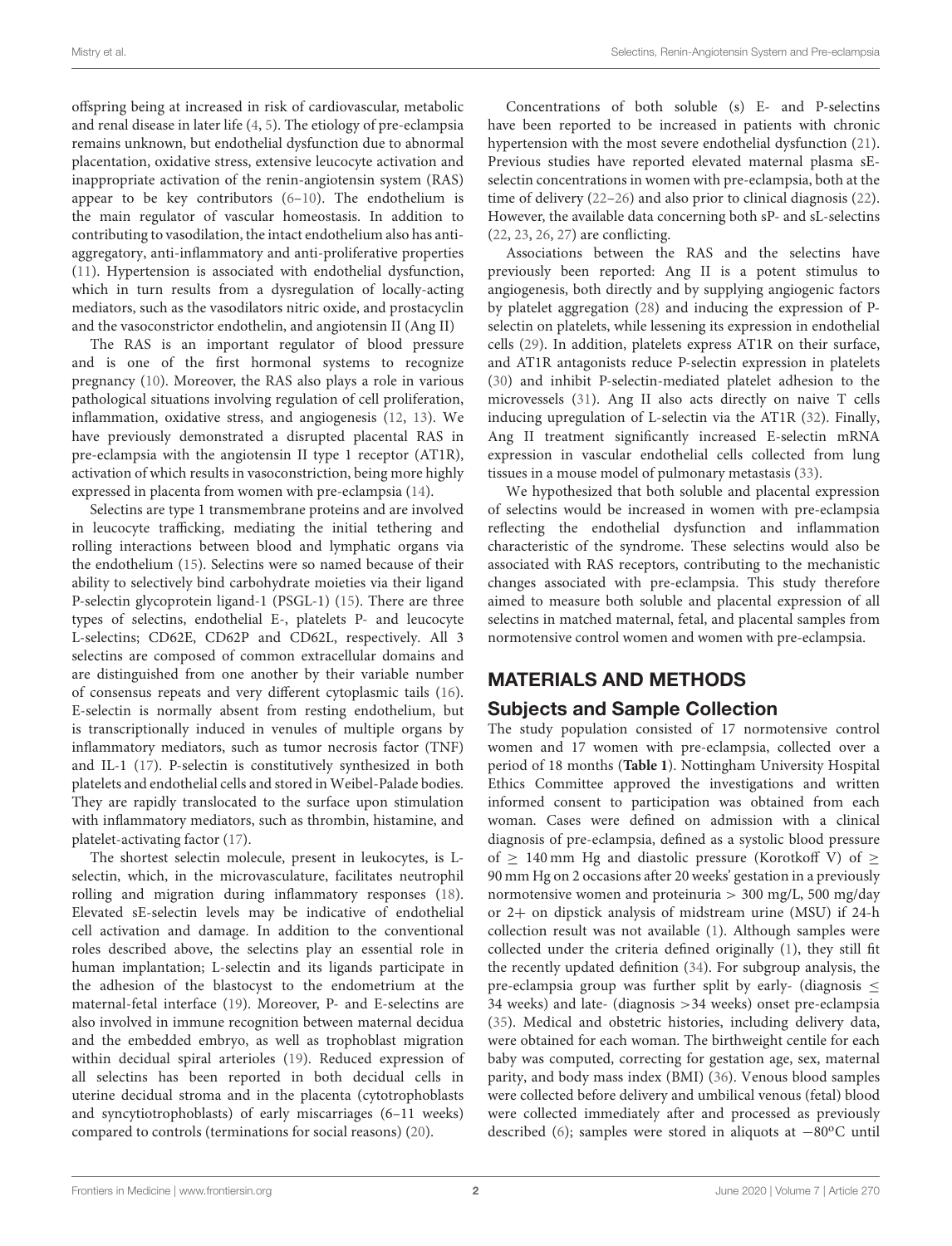<span id="page-2-0"></span>

| <b>TABLE 1</b>   Clinical and obstetric data of subject groups <sup>*</sup> . |  |
|-------------------------------------------------------------------------------|--|
|-------------------------------------------------------------------------------|--|

| Parameter                                    | $NC (n = 17)$     | $PE (n = 17)$      |
|----------------------------------------------|-------------------|--------------------|
| Age (yrs)                                    | $28.2 + 7.2$      | $31 \pm 6.5$       |
| Booking body mass index (Kg/m <sup>2</sup> ) | $26.4 \pm 5.5$    | $24.8 \pm 3.5$     |
| Smoking status                               |                   |                    |
| Non-smoker                                   | 9(53)             | 11 (65)            |
| Smoker                                       | 8(47)             | 6(35)              |
| Parity                                       |                   |                    |
| Nulliparous                                  | 11 (65)           | 10 (59)            |
| Multiparous                                  | 6(35)             | 7(41)              |
| Max. systolic blood pressure<br>(mmHg)       | $114 \pm 3.8$     | $155 + 3.8'$       |
| Max. diastolic blood pressure<br>(mmHq)      | $75 \pm 2.1$      | $97 \pm 5.0^{7}$   |
| Proteinuria (g/L) Median [min, max]          |                   | $1.0$ [0.3, 9.4]   |
| Gestational age at delivery (Wks)            | $40.0 \pm 1.0$    | $37.7 + 1.8$       |
| Mean birthweight (g)                         | $3439 \pm 498$    | $2993 \pm 735^{T}$ |
| Corrected birthweight centile                | 27.9 [17.5, 66.8] | 35.1 [8.6, 76.3]   |
| Caesarean section                            | 4(24)             | 13 (76)            |
| Early-onset PE                               |                   | 6 (35)             |
|                                              |                   |                    |

 $*$ Data represented as means  $\pm$  SD or median [IQR] as appropriate, except for smoking status, parity and Caesarean sections and early-onset PE, which are shown as number (percentage). NC, normotensive control; PE, pre-eclampsia; BMI, body mass index. † P < 0.05 between normotensive controls and women with pre-eclampsia.

analysis. In addition, placental tissue samples were collected from a standardized location midway between cord insertion and placental border and processed for immunohistochemistry as previously described [\(6\)](#page-6-5).

#### Soluble Selectin Assays

Soluble (s) E-, P-, and L-selectin were measured in maternal and fetal EDTA plasma using ELISAs (KA0116, KA0548, and KA0117, respectively; Abnova, Taiwan) following the manufacturers' instructions. Plasma samples were diluted 1:100, run in duplicate and blinded to outcome group. Intra- and interassay variations were: sE-selectin: 5.4 and 6%; sP-selectin: 5.5 and 6.1%; sL-selectin: 3.7 and 4.2%.

### Placental Selectin Protein Expression/Localization

Immunohistochemical analysis was performed as previously described [\(37\)](#page-7-1), using antibodies to E-selectin (mouse monoclonal, BBA16; 5µg/mL; R&D Systems), P-selectin (mouse monoclonal, BBA30; 10µg/mL; R&D Systems) and L-selectin (rabbit polyclonal, GTX59778; 0.1 µg/mL; GeneTex Inc.). All slides were assessed by the same observer, blinded to pregnancy outcome. Quantification was performed as described previously [\(12\)](#page-6-8), using the Positive Pixel Algorithm of Aperio ImageScope software; a visual check was also performed to establish localization of staining. The AT1R and AT2R protein expression analysis was performed as previously reported [\(14\)](#page-6-10).

#### Statistical Analysis

All tests were performed using SPSS version 24. Summary data are presented as means  $\pm$  standard deviation (SD) or median and interquartile range (IQR) as appropriate. The Kolmogorov-Smirnov test indicated the experimental data were not normallydistributed. The Kruskal-Wallis test followed by Mann-Whitney U-test was used for multiple group analysis; the Wilcoxon paired tests were used for maternal and fetal selectin concentrations. Potential associations between continuous data were tested using Spearman's Rho correlation tests. The null hypothesis was rejected where  $P < 0.05$ .

### RESULTS

#### **Subjects**

Demographics and clinical characteristics of the participants are summarized in **[Table 1](#page-2-0)**. By definition, blood pressures were significantly increased ( $P < 0.05$ ) and significant proteinuria was present in the pre-eclampsia group. Birthweights were also lower in the women who suffered from pre-eclampsia. The groups were matched for maternal age, BMI, smoking status, parity, and gestational age at delivery.

#### Soluble Selectin Concentrations in Maternal and Fetal Plasma

Concentrations of all soluble selectins are summarised in **[Figure 1](#page-3-0)**. Maternal sE-selectin was increased in pre-eclampsia compared to controls ( $P < 0.05$ ; **[Figure 1A](#page-3-0)**). No significant differences were observed for sP- or sL-selectins ( $P > 0.05$  for both; **[Figures 1B,C](#page-3-0)**). In contrast, in the fetus, both sE- and sPselectin concentrations were lower in the pre-eclampsia group (P < 0.05 for both; **[Figures 1A,B](#page-3-0)**), but did not differ for sL-selectin (P > 0.05; **[Figure 1C](#page-3-0)**).

When comparing paired maternal-fetal samples, both sE- and sP-selectin concentrations were increased in fetal compared to maternal plasma only in the normotensive group ( $P < 0.05$  for both; **[Figures 1A,B](#page-3-0)**); fetal plasma from women who had preeclampsia remaining similar to their paired maternal plasma ( $P >$ 0.05). Conversely, fetal sL-selectin concentrations were reduced compared to their paired maternal samples in both groups ( $P <$ 0.05; **[Figure 1C](#page-3-0)**).

When sub-grouped by early-/late-onset pre-eclampsia, only maternal sE-selectin concentrations were raised in plasma from early-onset ( $n = 6$ ) pre-eclampsia ( $P = 0.003$ ), compared to both late-onset ( $n = 11$ ) pre-eclampsia ( $P = 0.01$ ) and normotensive controls ( $P = 0.002$ ; **[Figure 1D](#page-3-0)**). No differences were seen for either sP- or sL-selectin concentrations ( $P > 0.05$  for both; data not shown).

Ratio between maternal and fetal sE-, sP- and sL-selectin was calculated (**[Figure 2](#page-4-0)**). Significantly increased ratios were observed for both sE-  $(P = 0.001)$  and sP-  $(P = 0.02)$ selectin in pre-eclampsia, compared to normotensive controls. No differences were observed for sL-selectin ( $P > 0.05$ ).

#### Placental Selectin Protein Expression

Placental expression of all 3 selectins was determined and localization was mainly in the syncytiotrophoblast layer,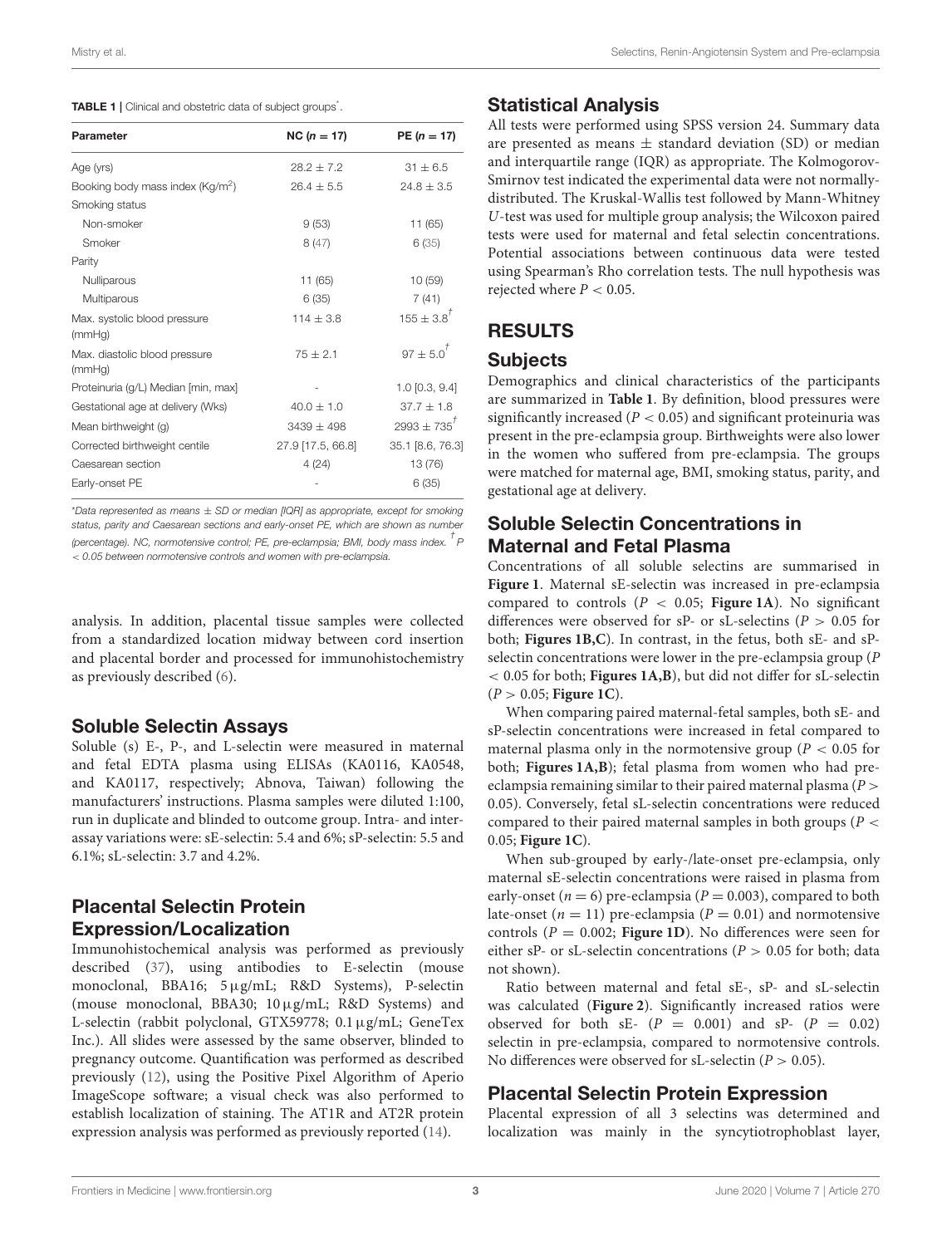

<span id="page-3-0"></span>stromal areas and some fetal vessel staining (**[Figure 3](#page-4-1)**). Placental E-selectin expression was increased in pre-eclampsia (median [IQR], positivity; normotensive controls: 0.56 [0.51, 0.65]; pre-eclampsia: 0.71 [0.60, 0.80];  $P = 0.008$ ; **[Figure 3A](#page-4-1)**), whereas P-selectin was reduced in pre-eclampsia (normotensive controls 0.47 [0.34, 0.59]; pre-eclampsia 0.35 [0.22, 0.41]; P = 0.008; **[Figure 3B](#page-4-1)**). E-selectin expression levels were raised ( $P = 0.002$ ), while P-selectin expression was reduced in both the early- and late-onset pre-eclampsia groups, compared to normotensive control samples ( $P < 0.05$ ; **[Figures 3D,E](#page-4-1)**).

Although no differences were observed between controls and pre-eclamptic women for L-selectin  $(P >$ 0.05; **[Figure 3C](#page-4-1)**), when sub-grouped by onset of preeclampsia, a significant difference again became apparent the expression being increased in early-onset pre-eclampsia group expression compared to both normotensive controls  $(P = 0.008)$  and late-onset pre-eclampsia  $(P = 0.002;$ **[Figure 3F](#page-4-1)**).

# Association of Placental Expression of Selectins With AT1R and AT2R

We compared placental expression of selectins with previously measured AT1R and AT2R placental protein expression. In the pre-eclampsia samples, but not those from normotensive women, placental expression of both E-selectin ( $r = 0.55$ ;  $P = 0.008$ ; **[Figure 4A](#page-5-0)**) and L-selectin  $(r = 0.61; P = 0.02;$  **[Figure 4B](#page-5-0)**) positively correlated with AT2R expression. In contrast, again only in the pre-eclampsia group, P-selectin displayed a negative association with AT1R expression ( $r = 0.68$ ;  $P = 0.005$ ; **[Figure 4C](#page-5-0)**).

### **DISCUSSION**

This is the first study to present data on all selectins in paired maternal/fetal plasma together with their placental expression in women with and without pre-eclampsia. It helps clarify the conflicting data found previously in relation to P- and L-selectin in pregnancy and pre-eclampsia.

The increased maternal sE-selectin in pre-eclampsia is in accordance with previous reports [\(22,](#page-6-18) [23,](#page-6-20) [25,](#page-6-30) [26\)](#page-6-19). We have now shown that there is also increased placental E-selectin, reflecting the overall endothelial dysfunction associated with preeclampsia. Furthermore, the markedly increased concentrations of maternal sE-selectin, found only in the early-onset preeclampsia group (**[Figure 1D](#page-3-0)**), presumably reflect the severity of the syndrome, as has been suggested by others [\(24\)](#page-6-31). This is further supported by the finding that sE-selectin is increased prior to clinical diagnosis of pre-eclampsia [\(22,](#page-6-18) [38\)](#page-7-2). Moreover, Chen et al., have shown that maternal sE-selectin was not associated with all cases of preterm birth, but specifically only when complicated by pre-eclampsia [\(39\)](#page-7-3). The increased placental E-selectin expression we have shown corresponds with increased maternal sE-selectin and suggests that the placental dysfunction contributes to the endothelial damage in pre-eclampsia. Shaw et al., reported increased E-selectin mRNA expression in endothelial cell HUVECs and HEECs after incubation with maternal perfusates obtained from placenta of women with preeclampsia [\(40\)](#page-7-4), which might amplify the underlying difference.

The interesting finding of reduced fetal sE-selectin in preeclampsia could either be a protective adaptation to limit the endothelial damage to the fetus, or reflects an underlying inability to synthesize E-selectin. Since E-selectin can be induced on fetal endothelial cells to the same extent as adult vessels by 32 weeks' gestation [\(17,](#page-6-13) [41\)](#page-7-5) and the gestational age of the early-onset PE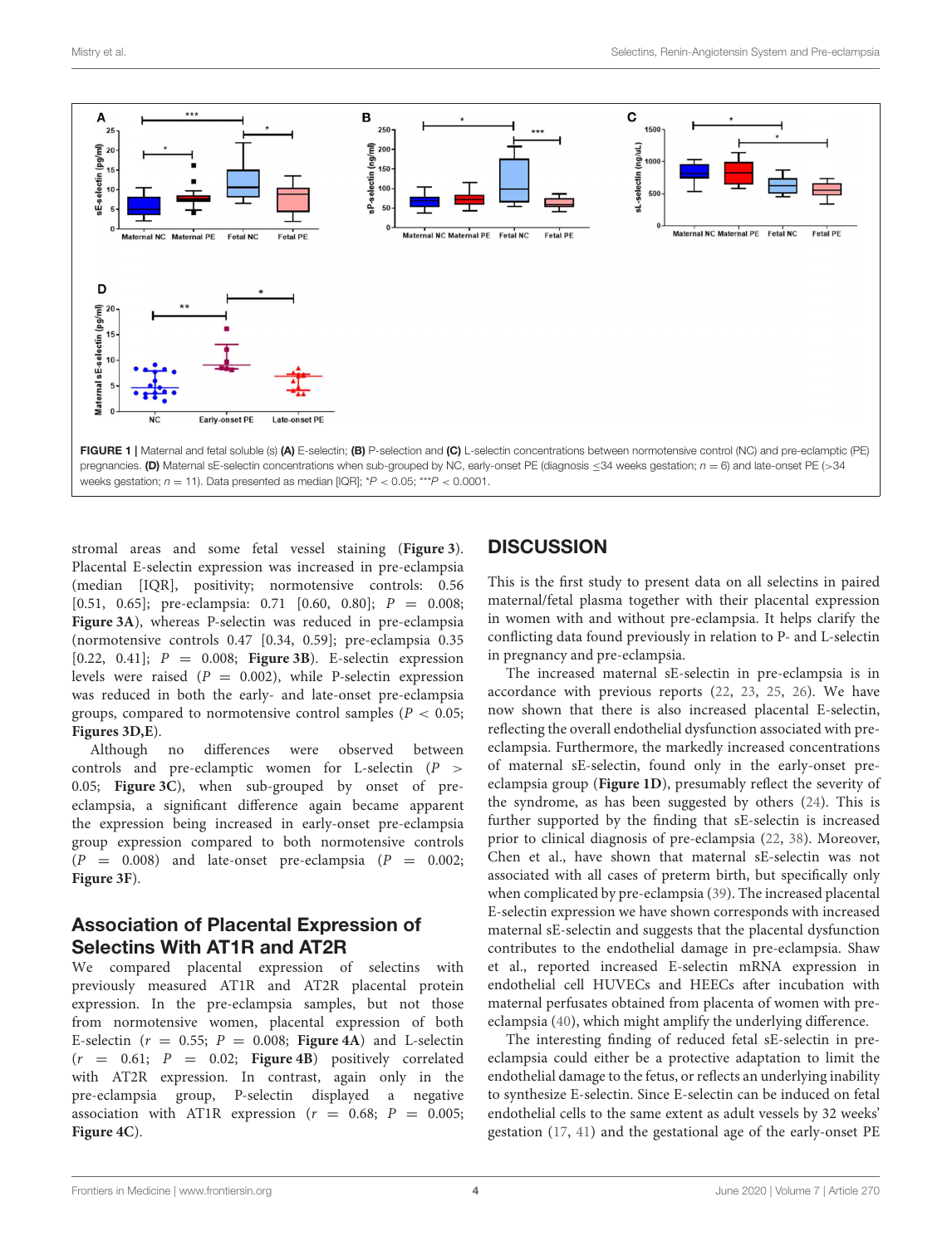

<span id="page-4-0"></span>FIGURE 2 | Maternal:fetal ratios of soluble (s) (A) E-selectin; (B) P-selection and (C) L-selectin concentrations between normotensive control (NC) and pre-eclamptic (PE) pregnancies. Data in all box plots are presented as median [interquartile ranges]; \*\*P < 0.001.



<span id="page-4-1"></span> $=$  17) and pre-eclampsia (PE (A2, B2, & C2);  $n = 17$ ). Negative controls for each selectins are shown in A3, B3, & C3 respectively. In photomicrographs, positive cells appear in brown; magnification x400. Scale bars represent 100 µm. Protein expression was localized to the syncytiotrophoblast layer (black arrows) and some fetal vessels (red arrows). (D) E-selectin; (E) P-selectin and (F) L-selectin expression in placenta, when sub-grouped by NC, early-onset PE (diagnosis ≤34 weeks gestation;  $n = 6$ ) and late-onset PE (>34 weeks gestation;  $n = 11$ ). Data in all box plots are presented as median [interquartile ranges]; \*P < 0.05; \*\*P < 0.001.

group was nearer 34 weeks, this supports the view that the difference is attributable to the pre-eclampsia pathology and not an immaturity of development. sE-selectin also contributes to homing in the endothelial progenitor cells and promotes tube formation in microvasculature as a repair mechanism [\(42\)](#page-7-6). Given that there is reduced tubule formation in HUVECS isolated from pre-eclamptic pregnancies [\(43\)](#page-7-7), this further suggests that the functional capacity of fetal endothelial cells is impaired in pre-eclampsia.

Nevertheless, the positive correlation with placental AT2R expression only in the pre-eclamptic samples supports the hypothesis of a protective mechanism; AT2R forms part of the "protective" arm of the RAS and is strongly upregulated following tissue damage such a vascular and neuronal injury [\(44\)](#page-7-8). AT2R confers this role through its anti-inflammatory, anti-fibrotic and anti-apoptotic properties. Moreover, in lung tissues, which have many parallels with the placenta, Ang II treatment significantly increased E-selectin mRNA expression in vascular endothelial cells, further supporting the association [\(33\)](#page-6-27).

We did not identify any differences in maternal sP-selectin between groups, which is in contrast to a previous study, which reported increased levels in pre-eclampsia [\(23,](#page-6-20) [26\)](#page-6-19). A potential explanation for this difference lies in the later gestation age at sampling in our study when compared to the previous study. The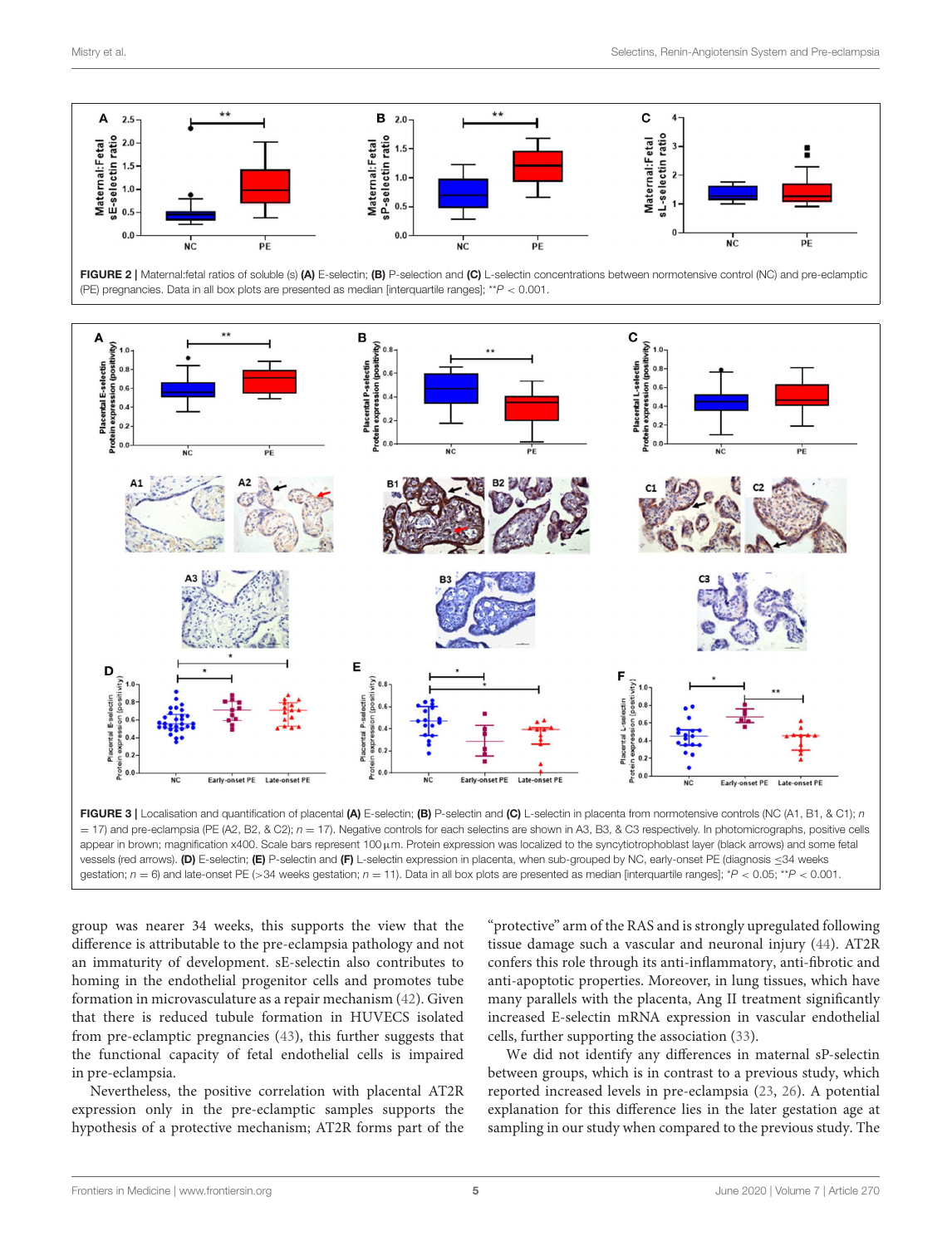

<span id="page-5-0"></span>lack of differences in sP-selectins between groups could have been due to our not measuring platelet sP-selectin levels. Nevertheless, by using whole plasma, we were able to measure all 3 selectins.

As with sE-selectins, the lower fetal P-selectin concentrations in the pre-eclamptic group could be a protective mechanism to limited endothelial damage to the fetus. The reduced placental P-selectin expression in pre-eclampsia could also contribute to lower fetal sP-selectin. In addition, the decreased P-selectin could also be explained by the known reduction in platelet numbers in pre-eclampsia [\(34\)](#page-6-28). Furthermore, the inverse relationship with AT1R, suggests this is independent of AT1R expressed on platelets. Ang II can increase P-selectin expression within the vascular wall [\(45\)](#page-7-9) and thus increase atherosclerotic plaque progression. Therefore, the reduced placental P-selectin expression in pre-eclampsia could be a feedback mechanism to limit this damage and is supported by this negative correlation with AT1R.

Inspection of **[Figures 2A,B](#page-4-0)** led us to suggest that the ratio between maternal and fetal sE- or sP-selectin might differ between normotensive and pre-eclamptic women, and in early and late-onset pre-eclampsia. As **[Figure 3](#page-4-1)** shows, this is indeed the case, again emphasizing a possible protective mechanism.

The lack of differences observed between groups in sLselectin in plasma may be because differences are only seen in specific cell types, for example the decreased levels in preeclampsia reported in neutrophils, T-cells, and monocytes [\(46\)](#page-7-10). However, although not significant, there did appear to be a trend toward reduced maternal sL-selectin concentrations in the earlyonset pre-eclamptic group. This is in line with previous studies where the majority of the pre-eclamptic samples measured were from early-onset pre-eclampsia [\(23,](#page-6-20) [47\)](#page-7-11). To investigate this fully, future studies will examine whether any differences are observed when leukocytes and platelets are isolated and analyzed to confirm if the differences in this study are confirmed, or were masked by measuring in whole plasma. In contrast, there is increased placental expression in placenta from the earlyonset pre-eclampsia group, which is not reflected in parallel increases in the maternal or fetal circulation. This again suggests a possible protective mechanism, further supported by the positive association seen with placental AT2R expression in the preeclamptic group. It has been suggested that these lower levels result in increased leukocyte activation as seen in some chronic inflammatory states (e.g., chronic artery disease [\(48\)](#page-7-12)). We can thus speculate that the increased placental L-selectin in earlyonset pre-eclampsia could lead to increased leucocyte activation and therefore atherosis in these placenta.

To conclude, this study is the first to report matched maternal, fetal and placental expression of all 3 selectins in pre-eclampsia. The increased E-selectins reflect the endothelial dysfunction, characteristic of pre-eclampsia. In contrast, the reduced Pselectins and the positive association with the placental AT2R with both E-and L-selectin in pre-eclampsia could be a protective mechanism to limit the endothelial dysfunction. Due to the roles of the selectins, this observational study further supports the importance of endothelial cells, platelets, and leucocytes in the pathogenesis of pre-eclampsia.

## DATA AVAILABILITY STATEMENT

The datasets generated for this study are available on request to the corresponding author.

## ETHICS STATEMENT

The studies involving human participants were reviewed and approved by Nottingham University Hospital Ethics Committee. The patients/participants provided their written informed consent to participate in this study.

# AUTHOR CONTRIBUTIONS

HM, LK, MO, and GE developed and performed measurement techniques, analyzed data, and wrote the manuscript. LK and HM collected samples and clinical information. FB directed the project, analyzed data, and assisted with writing the manuscript. All authors provided critical reviews of the manuscript.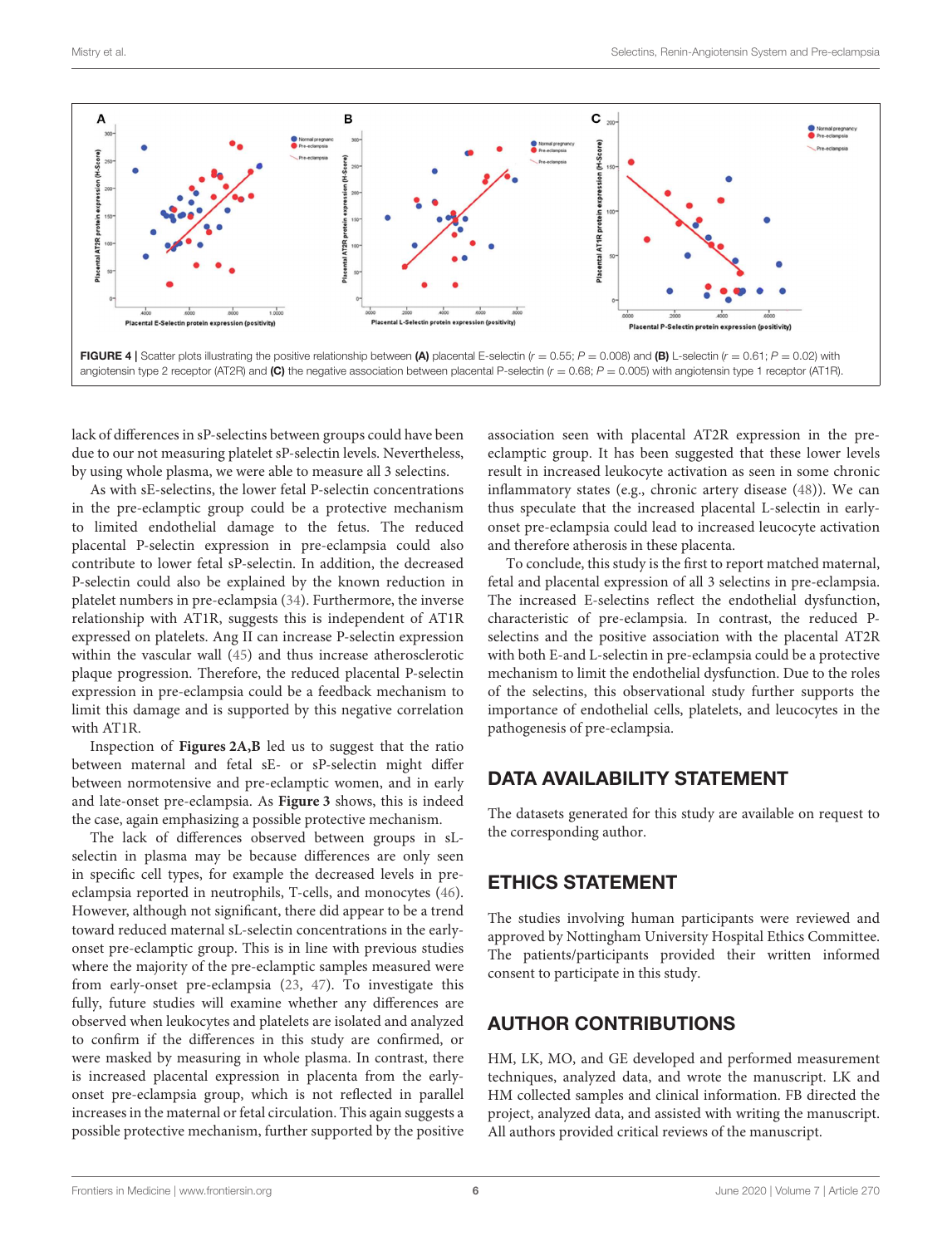# ACKNOWLEDGMENTS

We thanks Heidi Jamin and Beatrice Rohrbach for running the ELISA assays and all the women who participated in the study.

## **REFERENCES**

- <span id="page-6-0"></span>1. Brown MA, Lindheimer MD, de Swiet M, Van Assche A, Moutquin JM. The classification and diagnosis of the hypertensive disorders of pregnancy: statement from the International Society for the Study of Hypertension in Pregnancy (ISSHP). Hypertens Pregnancy. (2001) 20:IX-XIV. doi: [10.3109/10641950109152635](https://doi.org/10.3109/10641950109152635)
- <span id="page-6-1"></span>2. Steegers EA, von Dadelszen P, Duvekot JJ, Pijnenborg R. Pre-eclampsia. Lancet. (2010) 376:631–44. doi: [10.1016/S0140-6736\(10\)60279-6](https://doi.org/10.1016/S0140-6736(10)60279-6)
- <span id="page-6-2"></span>3. Duley L. The global impact of pre-eclampsia and eclampsia. Semin Perinatol. (2009) 33:130–7. doi: [10.1053/j.semperi.2009.02.010](https://doi.org/10.1053/j.semperi.2009.02.010)
- <span id="page-6-3"></span>4. Bellamy L, Casas JP, Hingorani AD, Williams DJ. Pre-eclampsia and risk of cardiovascular disease and cancer in later life: systematic review and meta-analysis. BMJ. (2007) 335:974. doi: [10.1136/bmj.39335.385301.BE](https://doi.org/10.1136/bmj.39335.385301.BE)
- <span id="page-6-4"></span>5. Mistry HD, Kurlak LO, Mansour YT, Zurkinden L, Mohaupt MG, Escher G. Increased maternal and fetal cholesterol efflux capacity and placental CYP27A1 expression in preeclampsia. J Lipid Res. (2017) 58:1186– 95. doi: [10.1194/jlr.M071985](https://doi.org/10.1194/jlr.M071985)
- <span id="page-6-5"></span>6. Mistry HD, Wilson V, Ramsay MM, Symonds ME, Broughton Pipkin F. Reduced selenium concentrations and glutathione peroxidase activity in pre-eclamptic pregnancies. Hypertension. (2008) 52:881–8. doi: [10.1161/HYPERTENSIONAHA.108.116103](https://doi.org/10.1161/HYPERTENSIONAHA.108.116103)
- 7. Poston L. Endothelial dysfunction in pre-eclampsia. Pharmacol Rep. (2006) 58 Suppl:69–74.
- 8. Poston L, Igosheva N, Mistry HD, Seed PT, Shennan AH, Rana S, et al. Role of oxidative stress and antioxidant supplementation in pregnancy disorders. Am J Clin Nutr. (2011) 94(6 Suppl):1980S−5S. doi: [10.3945/ajcn.110.001156](https://doi.org/10.3945/ajcn.110.001156)
- 9. Campello E, Spiezia L, Radu CM, Dhima S, Visentin S, Valle FD, et al. Circulating microparticles in umbilical cord blood in normal pregnancy and pregnancy with preeclampsia. Thromb Res. (2015) 136:427– 31. doi: [10.1016/j.thromres.2015.05.029](https://doi.org/10.1016/j.thromres.2015.05.029)
- <span id="page-6-6"></span>10. Broughton Pipkin F. The renin-angiotensin system in pre-eclampsia. In: Lyall F, Belfort M, editors. Pre-Eclampsia. Etiology Clinical Practice. Cambridge: Cambridge University Press (2007) 78–91.
- <span id="page-6-7"></span>11. Ross R. Atherosclerosis–an inflammatory disease. N Engl J Med. (1999) 340:115–26. doi: [10.1056/NEJM199901143400207](https://doi.org/10.1056/NEJM199901143400207)
- <span id="page-6-8"></span>12. Williams PJ, Mistry HD, Innes BA, Bulmer JN, Broughton Pipkin F. Expression of AT1R, AT2R and AT4R and their roles in extravillous trophoblast invasion in the human. Placenta. (2010) 31:448–55. doi: [10.1016/j.placenta.2010.02.014](https://doi.org/10.1016/j.placenta.2010.02.014)
- <span id="page-6-9"></span>13. Farag E, Maheshwari K, Morgan J, Sakr Esa WA, Doyle DJ. An update of the role of renin angiotensin in cardiovascular homeostasis. Anesth Analg. (2015) 120:275–92. doi: [10.1213/ANE.0000000000000528](https://doi.org/10.1213/ANE.0000000000000528)
- <span id="page-6-10"></span>14. Mistry HD, Kurlak LO, Broughton Pipkin F. The placental renin-angiotensin system and oxidative stress in pre-eclampsia. Placenta. (2013) 34:182– 6. doi: [10.1016/j.placenta.2012.11.027](https://doi.org/10.1016/j.placenta.2012.11.027)
- <span id="page-6-11"></span>15. Zarbock A, Ley K, McEver RP, Hidalgo A. Leukocyte ligands for endothelial selectins: specialized glycoconjugates that mediate rolling and signaling under flow. Blood. (2011) 118:6743–51. doi: [10.1182/blood-2011-07-343566](https://doi.org/10.1182/blood-2011-07-343566)
- <span id="page-6-12"></span>16. Kappelmayer J, Nagy B Jr. The interaction of selectins and PSGL-1 as a key component in thrombus formation and cancer progression. Biomed Res Int. (2017) 2017:6138145. doi: [10.1155/2017/6138145](https://doi.org/10.1155/2017/6138145)
- <span id="page-6-13"></span>17. Auvinen K, Jalkanen S, Salmi M. Expression and function of endothelial selectins during human development. Immunology. (2014) 143:406–15. doi: [10.1111/imm.12318](https://doi.org/10.1111/imm.12318)
- <span id="page-6-14"></span>18. Walcheck B, Moore KL, McEver RP, Kishimoto TK. Neutrophil-neutrophil interactions under hydrodynamic shear stress involve L-selectin and PSGL-1. A mechanism that amplifies initial leukocyte accumulation of P-selectin in vitro. J Clin Invest. [\(1996\) 98:1081–7. doi: 10.1172/JCI1](https://doi.org/10.1172/JCI118888) 18888

This work was supported by the British Heart Foundation Basic Science Intermediate Basic Science Fellowship [FS/15/32/31604 to HM]. Some parts of the data, in an adapted form from this manuscript has been published as a conference paper [\(49\)](#page-7-13).

- <span id="page-6-15"></span>19. Feng Y, Ma X, Deng L, Yao B, Xiong Y, Wu Y, et al. Role of selectins and their ligands in human implantation stage. Glycobiology. (2017) 27:385– 91. doi: [10.1093/glycob/cwx009](https://doi.org/10.1093/glycob/cwx009)
- <span id="page-6-16"></span>20. Eskicioglu F, Lacin S, Ozbilgin K, Kose C. The role of selectins in the first trimester pregnancy loss. Ginekol Pol. (2014) 85:287–93. doi: [10.17772/gp/1725](https://doi.org/10.17772/gp/1725)
- <span id="page-6-17"></span>21. de la Sierra A, Larrousse M. Endothelial dysfunction is associated with increased levels of biomarkers in essential hypertension. J Hum Hypertens. (2010) 24:373–9. doi: [10.1038/jhh.2009.91](https://doi.org/10.1038/jhh.2009.91)
- <span id="page-6-18"></span>22. Carty DM, Anderson LA, Freeman DJ, Welsh PI, Brennand JE, Dominiczak AF, et al. Early pregnancy soluble E-selectin concentrations and risk of preeclampsia. J Hypertens. (2012) 30:954–9. doi: [10.1097/HJH.0b013e328352573b](https://doi.org/10.1097/HJH.0b013e328352573b)
- <span id="page-6-20"></span>23. Chaiworapongsa T, Romero R, Yoshimatsu J, Espinoza J, Kim YM, Park K, et al. Soluble adhesion molecule profile in normal pregnancy and pre-eclampsia. J Matern Fetal Neonatal Med. (2002) 12:19–27. doi: [10.1080/jmf.12.1.19.27](https://doi.org/10.1080/jmf.12.1.19.27)
- <span id="page-6-31"></span>24. Veas CJ, Aguilera VC, Munoz IJ, Gallardo VI, Miguel PL, Gonzalez MA, et al. Fetal endothelium dysfunction is associated with circulating maternal levels of sE-selectin, sVCAM1, and sFlt-1 during pre-eclampsia. J Mat -Fetal Neon Med. (2011) 24:1371–7. doi: [10.3109/14767058.2011.556204](https://doi.org/10.3109/14767058.2011.556204)
- <span id="page-6-30"></span>25. Krauss T, Azab H, Dietrich M, Augustin HG. Fetal plasma levels of circulating endothelial cell adhesion molecules in normal and preeclamptic pregnancies. Eur J Obstet Gynecol Reprod Biol. (1998) 78:41–5. doi: [10.1016/S0301-2115\(98\)00010-4](https://doi.org/10.1016/S0301-2115(98)00010-4)
- <span id="page-6-19"></span>26. Docheva N, Romero R, Chaemsaithong P, Tarca AL, Bhatti G, Pacora P, et al. The profiles of soluble adhesion molecules in the "great obstetrical syndromes"(). J Matern Fetal Neonatal Med. (2019) 32:2113– 36. doi: [10.1080/14767058.2018.1427058](https://doi.org/10.1080/14767058.2018.1427058)
- <span id="page-6-21"></span>27. Nasrollahi S, Hoseini Panah SM, Tavilani H, Tavasoli S, Naderan M, Shoar S. Antioxidant status and serum levels of selectins in pre-eclampsia. J Obstet Gynaecol. (2015) 35:16–8. doi: [10.3109/01443615.2014.935710](https://doi.org/10.3109/01443615.2014.935710)
- <span id="page-6-22"></span>28. Senchenkova EY, Russell J, Almeida-Paula LD, Harding JW, Granger DN. Angiotensin II-mediated microvascular thrombosis. Hypertension. (2010) 56:1089–95. doi: [10.1161/HYPERTENSIONAHA.110.158220](https://doi.org/10.1161/HYPERTENSIONAHA.110.158220)
- <span id="page-6-23"></span>29. Amano H, Ito Y, Ogawa F, Eshima K, Suzuki T, Oba K, et al. Angiotensin II type 1A receptor signaling facilitates tumor metastasis formation through P-selectin-mediated interaction of tumor cells with platelets and endothelial cells. Am J Pathol. (2013) 182:553–64. doi: [10.1016/j.ajpath.2012.10.026](https://doi.org/10.1016/j.ajpath.2012.10.026)
- <span id="page-6-24"></span>30. Alexandru N, Popov D, Georgescu A. Platelet dysfunction in vascular pathologies and how can it be treated. Thromb Res. (2012) 129:116– 26. doi: [10.1016/j.thromres.2011.09.026](https://doi.org/10.1016/j.thromres.2011.09.026)
- <span id="page-6-25"></span>31. Ishikawa M, Sekizuka E, Yamaguchi N, Nakadate H, Terao S, Granger DN, et al. Angiotensin II type 1 receptor signaling contributes to platelet-leukocyteendothelial cell interactions in the cerebral microvasculature. Am J Physiol Heart Circ Physiol. (2007) 292:H2306–15. doi: [10.1152/ajpheart.00601.2006](https://doi.org/10.1152/ajpheart.00601.2006)
- <span id="page-6-26"></span>32. Silva-Filho JL, Souza MC, Henriques MG, Morrot A, Savino W, Caruso-Neves C, et al. Renin-angiotensin system contributes to naive T-cell migration in vivo. Arch Biochem Biophys. (2015) 573:1–13. doi: [10.1016/j.abb.2015.02.035](https://doi.org/10.1016/j.abb.2015.02.035)
- <span id="page-6-27"></span>33. Ishikane S, Hosoda H, Nojiri T, Tokudome T, Mizutani T, Miura K, et al. Angiotensin II promotes pulmonary metastasis of melanoma through the activation of adhesion molecules in vascular endothelial cells. Biochem Pharmacol. (2018) 154:136–47. doi: [10.1016/j.bcp.2018.04.012](https://doi.org/10.1016/j.bcp.2018.04.012)
- <span id="page-6-28"></span>34. Brown MA, Magee LA, Kenny LC, Karumanchi SA, McCarthy FP, Saito S, et al. The hypertensive disorders of pregnancy: ISSHP classification, diagnosis and management recommendations for international practice. Pregnancy Hypertens. (2018) 13:291–310. doi: [10.1016/j.preghy.2018.05.004](https://doi.org/10.1016/j.preghy.2018.05.004)
- <span id="page-6-29"></span>35. Tranquilli AL, Brown MA, Zeeman GG, Dekker G, Sibai BM. The definition of severe and early-onset preeclampsia. Statements from the International Society for the Study of Hypertension in Pregnancy (ISSHP). Pregnancy Hypertens. (2013) 3:44–7. doi: [10.1016/j.preghy.2012.11.001](https://doi.org/10.1016/j.preghy.2012.11.001)